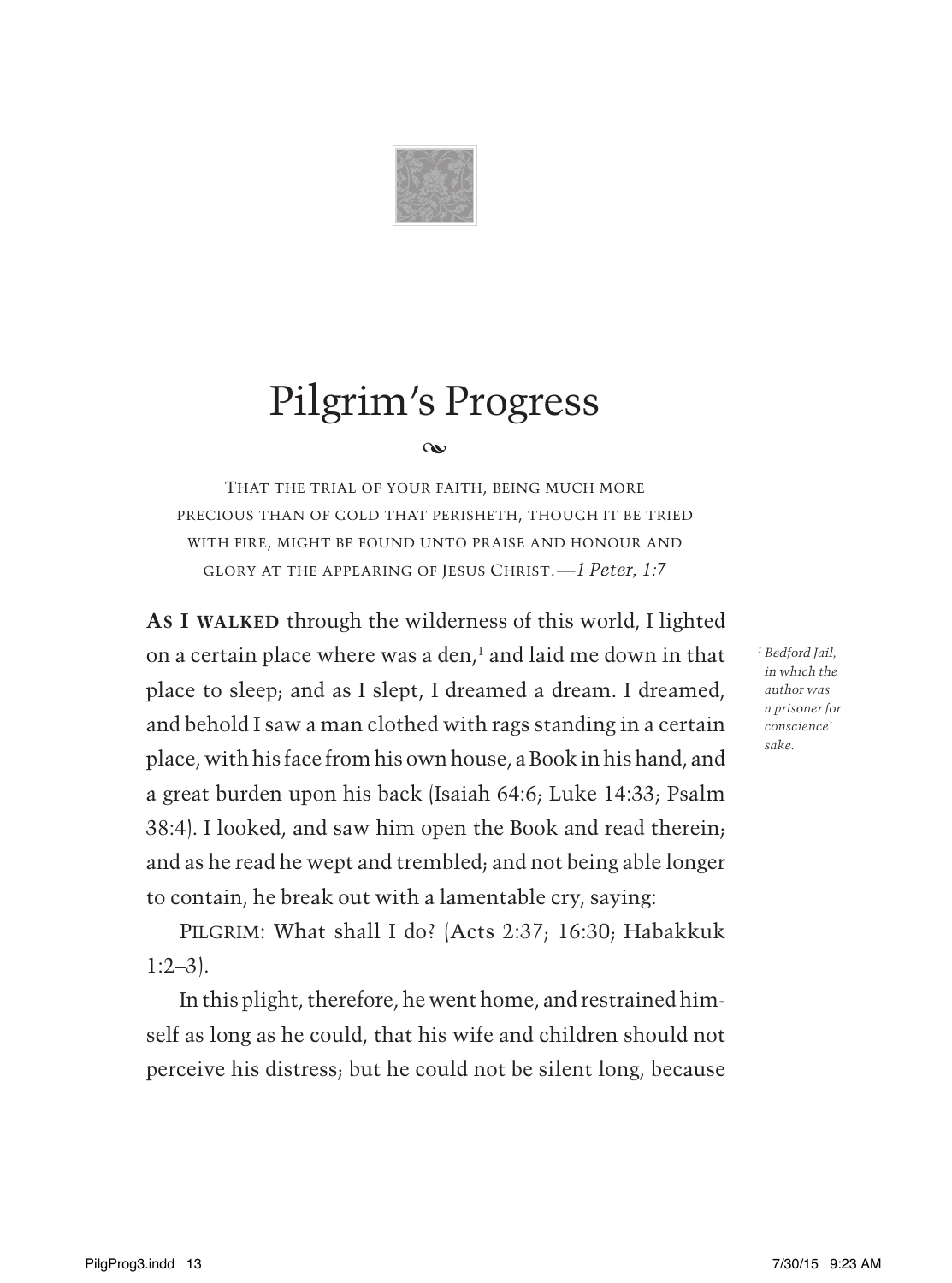that his trouble increased. Wherefore at length he break his mind to his wife and children; and thus he began to talk to them:

PILGRIM: O my dear wife, and you my children, I, your dear friend, am in myself undone by reason of a burden that lieth hard upon me. Moreover, I am certainly informed that this our city will be burned with fire from Heaven; in which fearful overthrow, both myself, with thee my wife, and you my sweet babes, shall miserably come to ruin, except (the which yet I see not) some way of escape can be found, whereby we may be delivered.

At this his relations were sore amazed, not for that they believed that what he had said to them was true, but because they thought that some frenzy distemper had got into his head. Therefore, it drawing toward night, and they hoping that sleep might settle his brains, with all haste they got him to bed. But the night was as troublesome to him as the day; wherefore, instead of sleeping, he spent it in sighs and tears. So when the morning was come, they would know how he did. He told them:

PILGRIM: Worse and worse.

He also set to talking to them again; but they began to be hardened. They also thought to drive away his distemper by harsh and surly carriage to him. Sometimes they would deride, sometimes they would chide, and sometimes they would quite neglect him. Wherefore he began to retire himself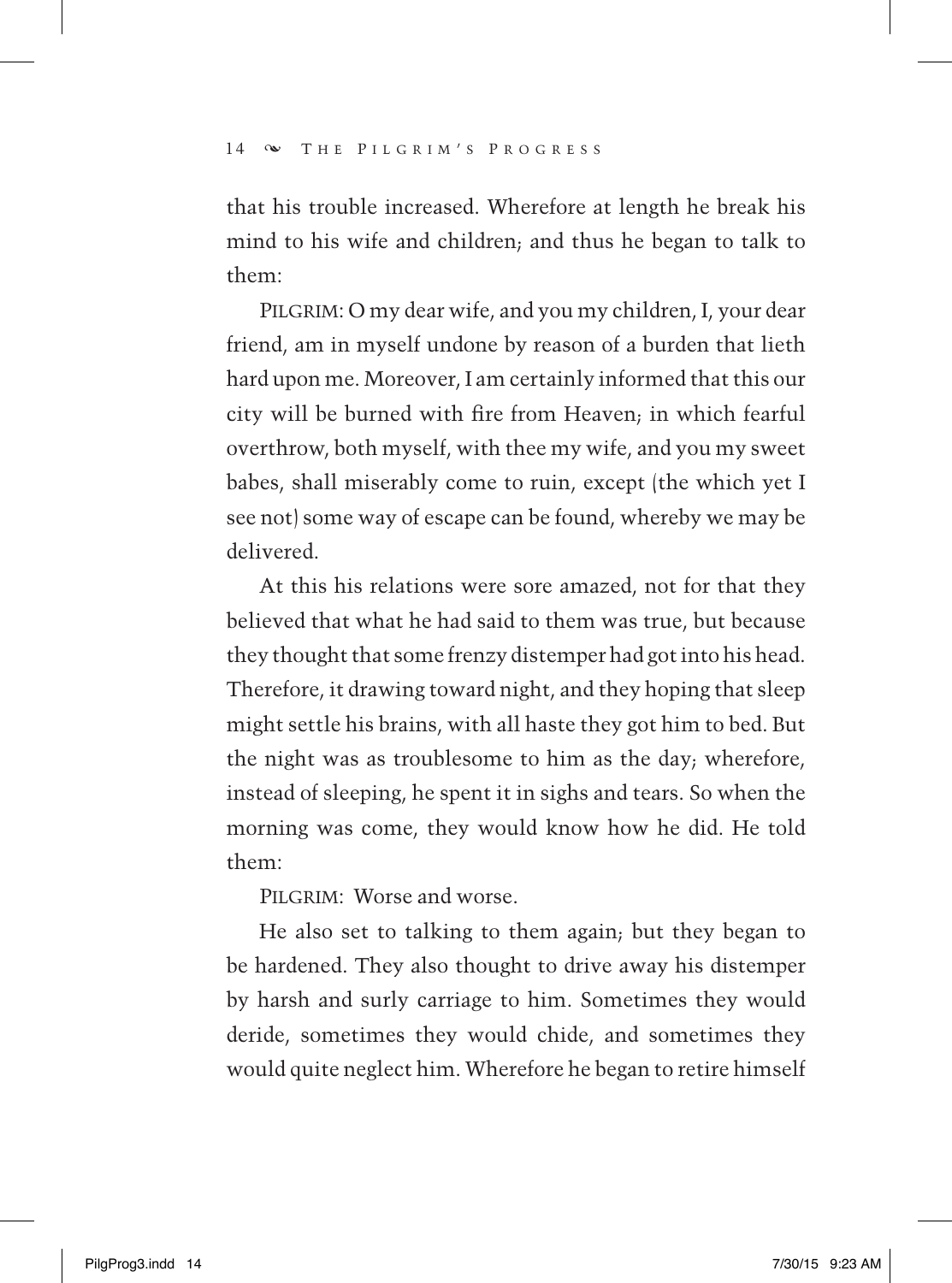to his chamber to pray for and pity them, and also to condole his own misery; he would also walk solitarily in the fields, sometimes reading, and sometimes praying; and thus for some days he spent his time.

Now I saw, upon a time when he was walking in the fields, that he was (as he was wont) reading in his Book, and greatly distressed in his mind: and as he read, he burst out as he had done before, crying.

PILGRIM: What must I do to be saved? (Acts 16:30-31).

I saw also that he looked this way, and that way, as if he would run; yet he stood still, because (as I perceived) he could not tell which way to go.

### *Pilgrim Meets Evangelist*

I looked then, and saw a man named Evangelist coming to him, who asked:

EVANGELIST: Wherefore dost thou cry?

PILGRIM: Sir, I perceive by the Book in my hand, that I am condemned to die, and after that to come to judgment (Hebrews 9:27); and I find that I am not willing to do the first (Job 16:21–22), nor able to do the second (Ezekiel 22:14).

 Evangelist: Why not willing to die, since this life is attended with so many evils?

PILGRIM: Because I fear that this burden that is upon my back will sink me lower than the grave, and I shall fall into Tophet (Isaiah 30:33). And, sir, if I be not fit to go to prison,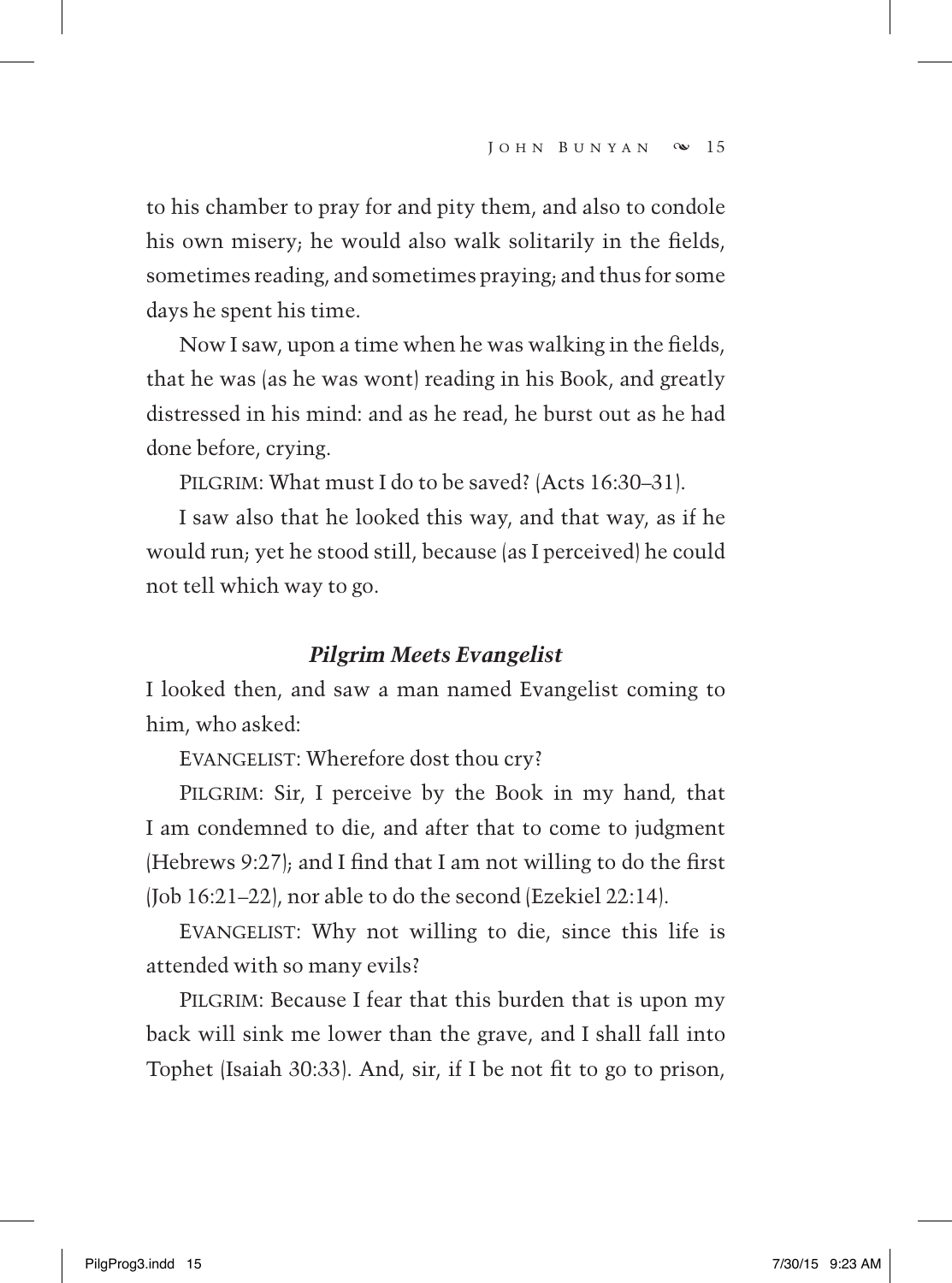I am not fit to go to judgment, and from thence to execution; and the thoughts of these things make me cry.

EVANGELIST: If this be thy condition, why standest thou still?

PILGRIM: Because I know not whither to go.

Then he gave him a parchment roll, and there was written within, "Flee from the wrath to come" (Matthew 3:7).

The man therefore read it, and, looking upon Evangelist very carefully, said:

PILGRIM: Whither must I flee?

EVANGELIST: (Pointing with his finger over a very wide field), Do you see yonder wicket gate? (Matthew 7:13*–*14.)

PILCRIM:  $N_0$ .

 Evangelist: Do you see yonder shining light? (Psalm 119:105; 2 Peter 1:19.)

Pilgrim: I think I do.

EVANGELIST: Keep that light in your eye, and go up directly thereto, so shalt thou see the gate; at which, when thou knockest, it shall be told thee what thou shalt do.

So I saw in my dream that the man began to run. Now he had not run far from his own door, when his wife and children, perceiving it, began to cry after him to return; but the man put his fingers in his ears, and ran on, crying, "Life! life! Eternal life!" (Luke 14:26). So he looked not behind him (Genesis 19:17), but fled toward the middle of the plain.

The neighbors also came out to see him run (Jeremiah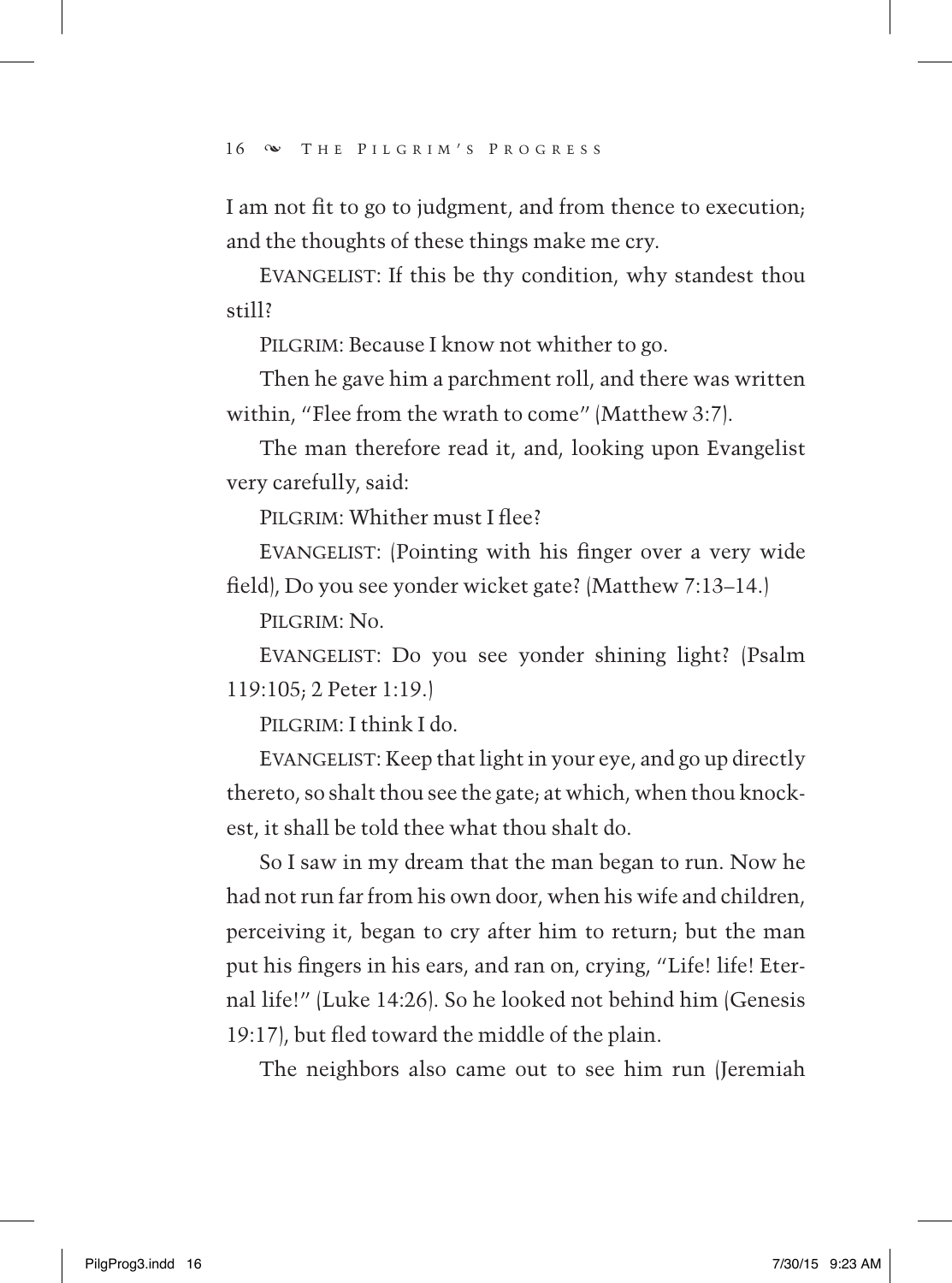20:10); and as he ran, some mocked, others threatened, and some cried after him to return; and among those that did so, there were two that resolved to fetch him back by force.

#### *Obstinate and Pliable Pursue Him*

The name of the one was Obstinate, and the name of the other Pliable. Now by this time the man was got a good distance from them; but, however, they were resolved to pursue him, which they did, and in a little time they overtook him. Then said the man:

PILGRIM: Neighbors, wherefore are ye come?

NEIGHBOR: To persuade you to go back with us.

PILGRIM: That can by no means be. You dwell in the city of Destruction, the place also where I was born: I see it to be so; and dying there, sooner or later you will sink lower than the grave, into a place that burns with fire and brimstone. Be content, good neighbors, and go along with me!

 Obstinate: What! And leave our friends and our comforts behind us!

CHRISTIAN: Yes (said Christian, for that was his name), because that *all* is not worthy to be compared with a *little*  of that I am seeking to enjoy (2 Corinthians 4:18). If you will go along with me, and hold it, you shall fare as I myself; for there, where I go, is enough and to spare (Luke 15:17). Come away, and prove my words.

OBSTINATE: What are the things you seek, since you leave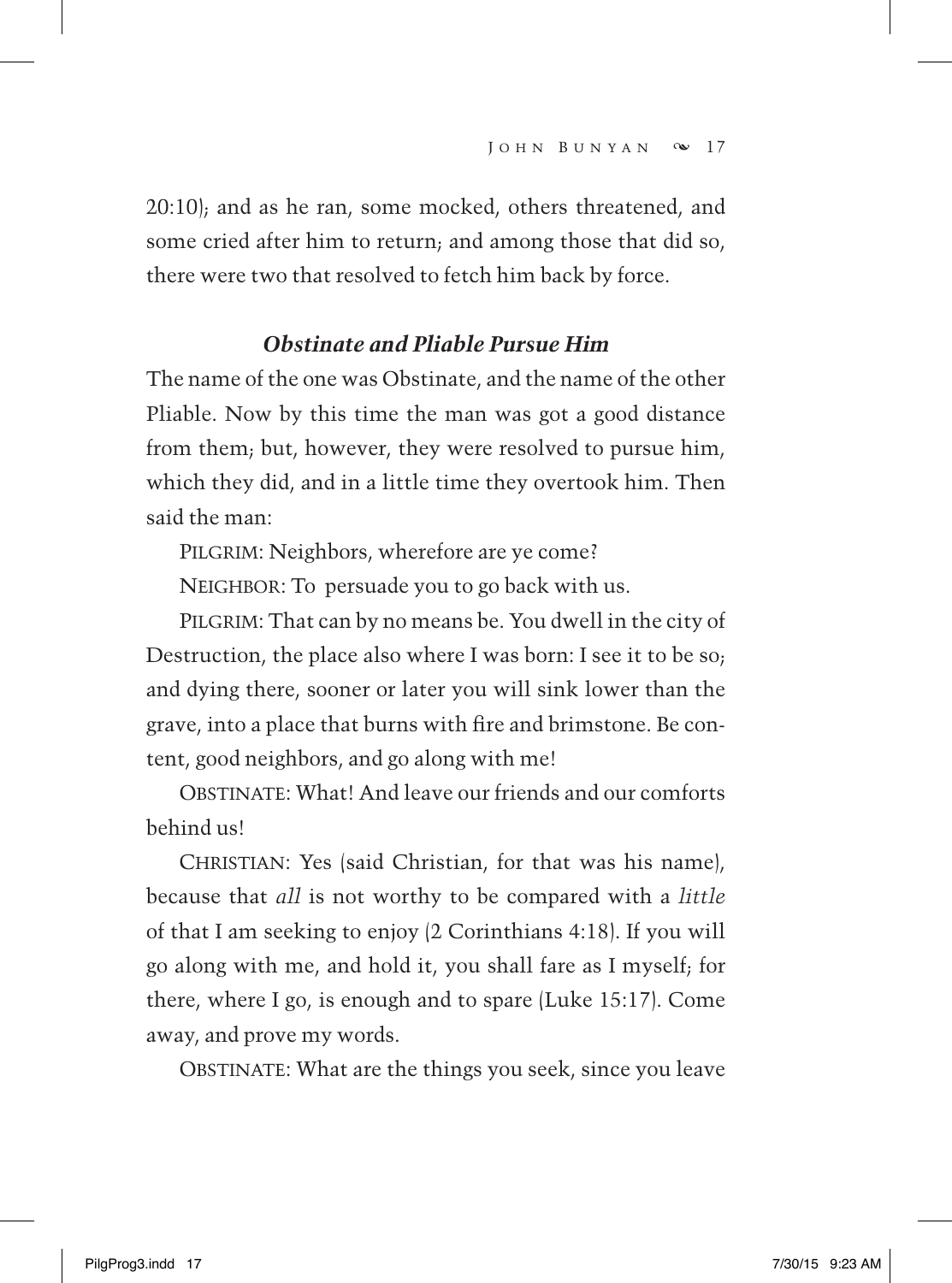all the world to find them?

CHRISTIAN: I seek an inheritance incorruptible, undefiled, and that fadeth not away (1 Peter 1:4); and it is laid up in Heaven, and safe there (Hebrews 2:16), to be bestowed, at the time appointed, on them that diligently seek it. Read it so, if you will, in my Book.

OBSTINATE: Tush! Away with your Book; will you go back with us or no?

CHRISTIAN: No, not I, because I have laid my hand to the plow (Luke 9:62).

OBSTINATE: Come then, neighbor Pliable, let us turn again, and go home without him. There is a company of these crazyheaded coxcombs, that when they take a fancy by the end are wiser in their own eyes than seven men that can render a reason.

PLIABLE: Then don't revile. If what the good Christian says is true, the things he looks after are better than ours. My heart inclines to go with my neighbor.

OBSTINATE: What! More fools still! Be ruled by me and go back. Who knows whither such a brain-sick fellow will lead you? Go back, go back, and be wise.

CHRISTIAN: Come with me, neighbor Pliable; there are such things to be had which I spoke of, and many more glories besides. If you believe not me, read here in this Book; and for the truth of what is expressed therein, behold all is confirmed by the blood of Him that made it (Hebrews 9:17–21).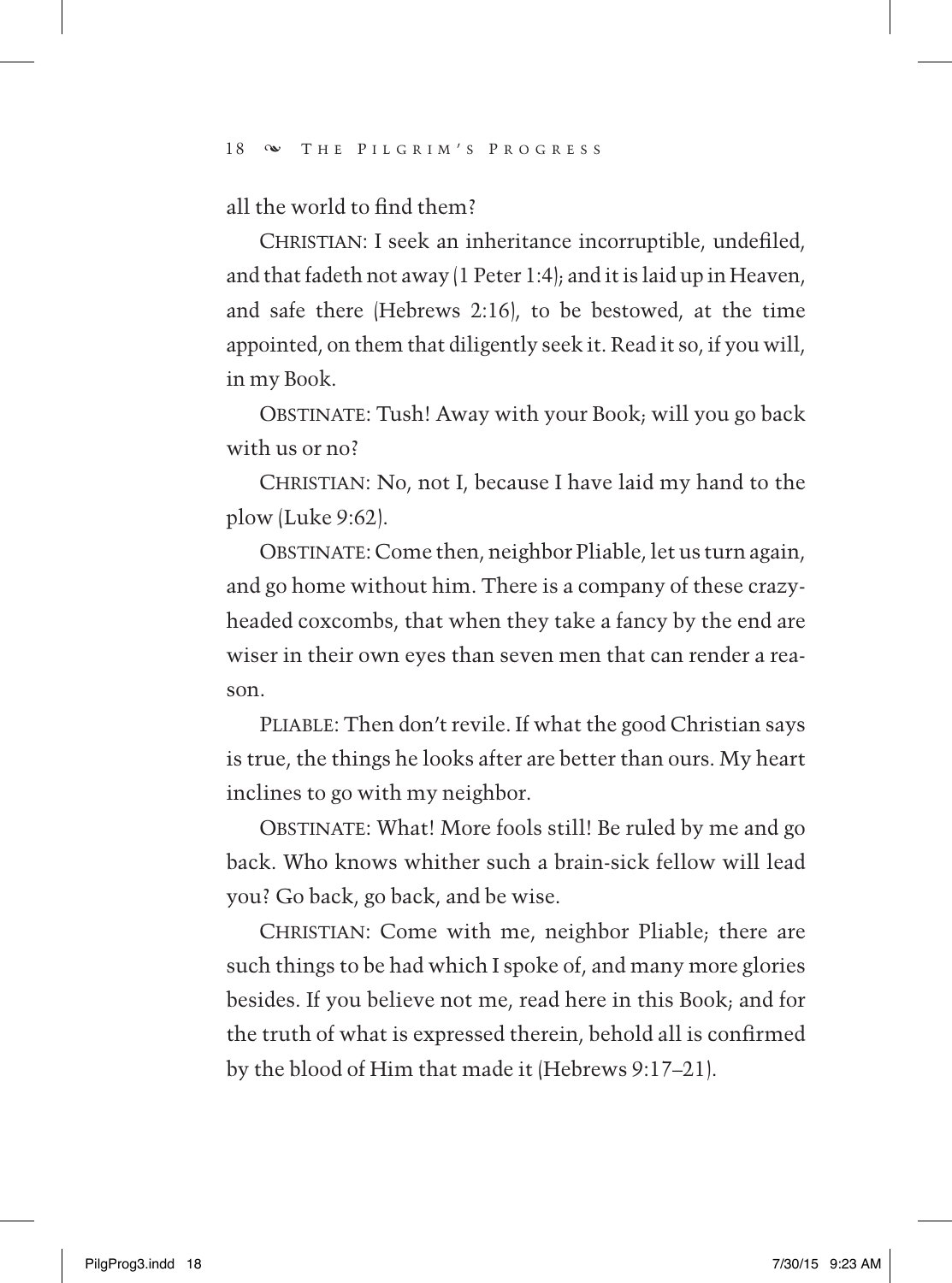PLIABLE: Well, neighbor Obstinate, I begin to come to a point; I intend to go along with this good man, and to cast in my lot with him. But, my good companion, do you know the way to this desired place?

CHRISTIAN: I am directed by a man, whose name is Evangelist, to speed me to a little gate that is before us, where we shall receive instruction about the way.

PLIABLE: Come then, good neighbor, let us be going.

(Then they went both together.)

OBSTINATE: And I will go back to my place; I will be no companion of such misled, fantastical fellows.

Now I saw in my dream that when Obstinate was gone back, Christian and Pliable went talking over the plain; and thus they began their discourse.

 Christian: Come, neighbor Pliable, how do you do? I am glad you are persuaded to go along with me. Had even Obstinate himself but felt what I have felt of the powers and terrors of what is yet unseen, he would not thus lightly have given us the back.

PLIABLE: Come, neighbor Christian, since there are none but us two here, tell me now further what the things are, and how to be enjoyed, whither we are going.

CHRISTIAN: I can better conceive of them with my mind than speak of them with my tongue; but yet, since you are desirous to know, I will read of them in my Book.

PLIABLE: And do you think that the words of your Book are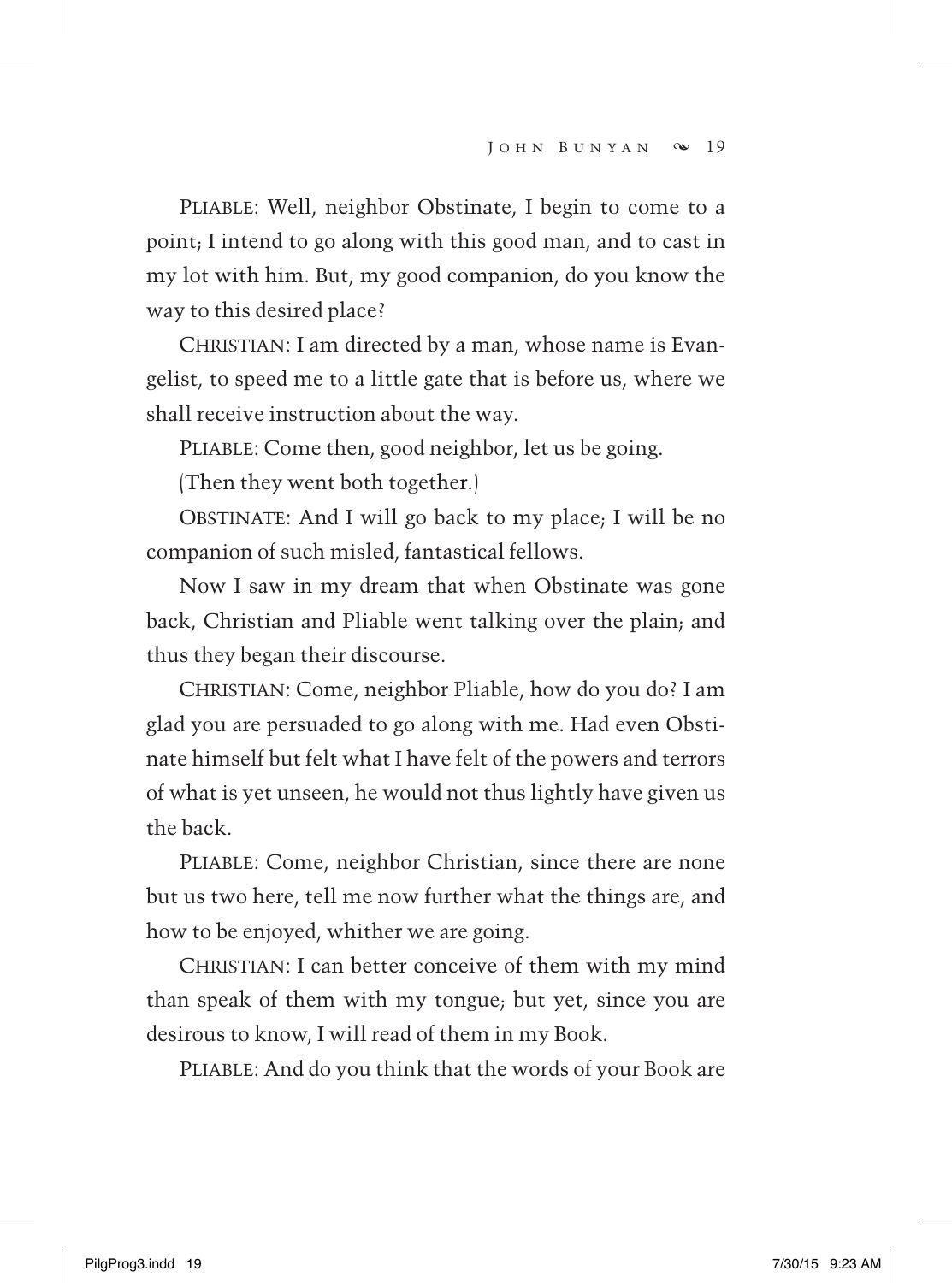certainly true?

CHRISTIAN: Yes, verily; for it was made by Him that cannot lie (Titus 1:2).

PLIABLE: Well said; what things are they?

CHRISTIAN: There is an endless kingdom to be inhabited, and everlasting life to be given us, that we may inhabit that kingdom forever (Isaiah 45:17*;* John 10:27–29).

PLIABLE: Well said; and what else?

CHRISTIAN: There are crowns of glory to be given us, and garments that will make us shine like the sun in the firmament of Heaven (2 Timothy 4:8; Revelation 22:5; Matthew 13:43).

PLIABLE: This is excellent; and what else?

CHRISTIAN: There shall be no more crying, nor sorrow; for He that is owner of the place will wipe all tears from our eyes (Isaiah 25:8; Revelation 7:16–17; 21:4).

PLIABLE: And what company shall we have there?

CHRISTIAN: There we shall be with seraphim and cherubim (Isaiah 6:2; 1 Thessalonians 4:16–17; Revelation 5:11), creatures that will dazzle our eyes to look on them. There also we shall meet with thousands and ten thousands that have gone before us to that place; none of them are hurtful, but loving and holy, everyone walking in the sight of God, and standing in His presence with acceptance forever. In a word, there we shall see the elders with their golden crowns (Revelation 4:4); there we shall see the holy virgins with their golden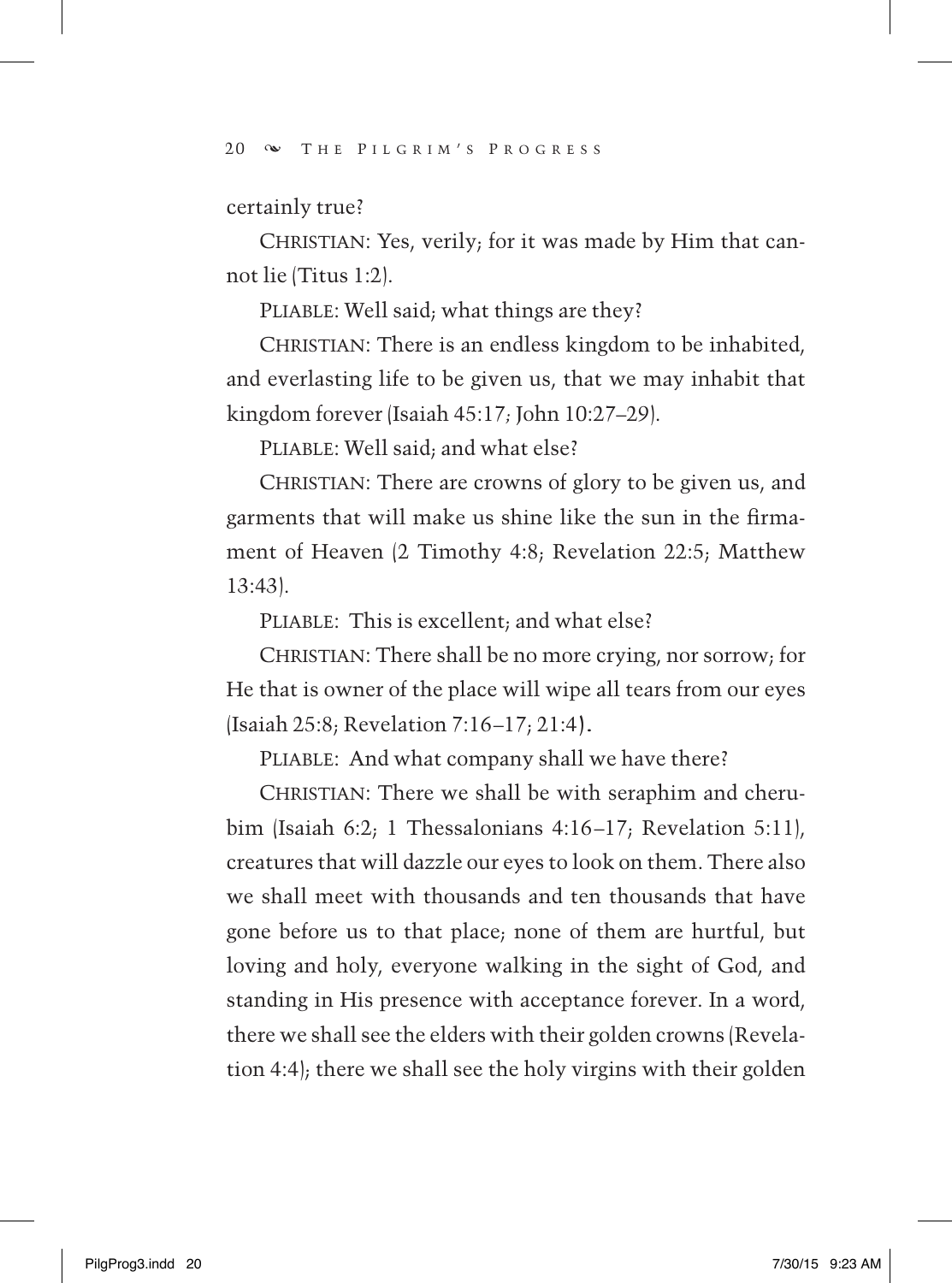harps (Revelation 14:1–5); there we shall see men that by the world were cut in pieces, burned in flames, eaten of beasts, drowned in the seas, for the love they bare to the Lord of the place (John 12:25); all well, and clothed with immortality as with a garment (2 Corinthians 5:2, 3, 5).

PLIABLE: The hearing of this is enough to ravish one's heart. But are these things to be enjoyed? How shall we get to be sharers thereof?

CHRISTIAN: The Lord, the Governor of the country, hath recorded that in this Book (Isaiah 55:1–2; John 7:37; Revelation 21:6; 22:17), the substance of which is, if we be truly willing to have it, He will bestow it upon us freely.

PLIABLE: Well, my good companion, glad am I to hear of these things; come on, let us mend our pace.

CHRISTIAN: I cannot go so fast as I would, by reason of this burden that is on my back.

#### *The Slough of Despond*

Now I saw in my dream, that just as they had ended this talk, they drew nigh to a very miry Slough that was in the midst of the plain; and they being heedless, did both fall suddenly into the bog. The name of the Slough was Despond. Here, therefore, they wallowed for a time, being grievously bedaubed with the dirt; and Christian, because of the burden that was on his back, began to sink in the mire.

PLIABLE: Ah, neighbor Christian, where are you now?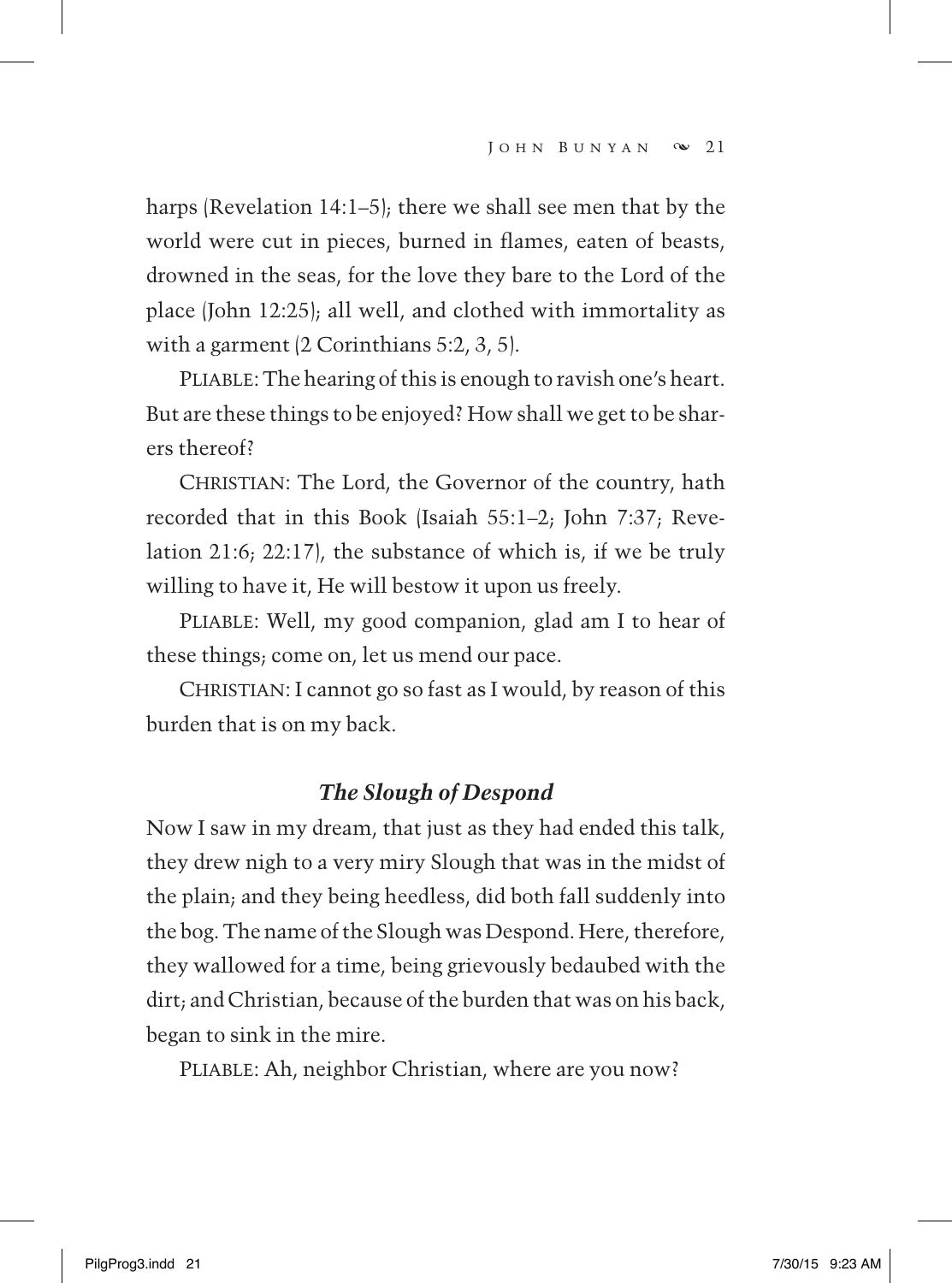CHRISTIAN: Truly, I do not know.

At this Pliable began to be offended, and angrily said to his fellow:

PLIABLE: Is this the happiness you have told me all this while of? If we have such ill speed at our first setting out, what may we expect between this and our journey's end? May I get out again with my life, you shall possess the brave country alone for me!

And with that he gave a desperate struggle or two, and got out of the mire on that side of the Slough which was next to his own house; so away he went, and Christian saw him no more.

Wherefore, Christian was left to tumble in the Slough of Despond alone; but still he endeavored to struggle to that side of the Slough that was farthest from his own house, and next to the wicket gate; the which he did, but could not get out because of the burden that was upon his back.

#### *Help Comes to the Rescue*

But I beheld in my dream that a man came to him, whose name was Help, and asked him what he did there.

CHRISTIAN: Sir, I was bid to go this way by a man called Evangelist, who directed me also to yonder gate, that I might escape the wrath to come. And as I was going thither, I fell in here.

HELP: But why did not you look for the steps?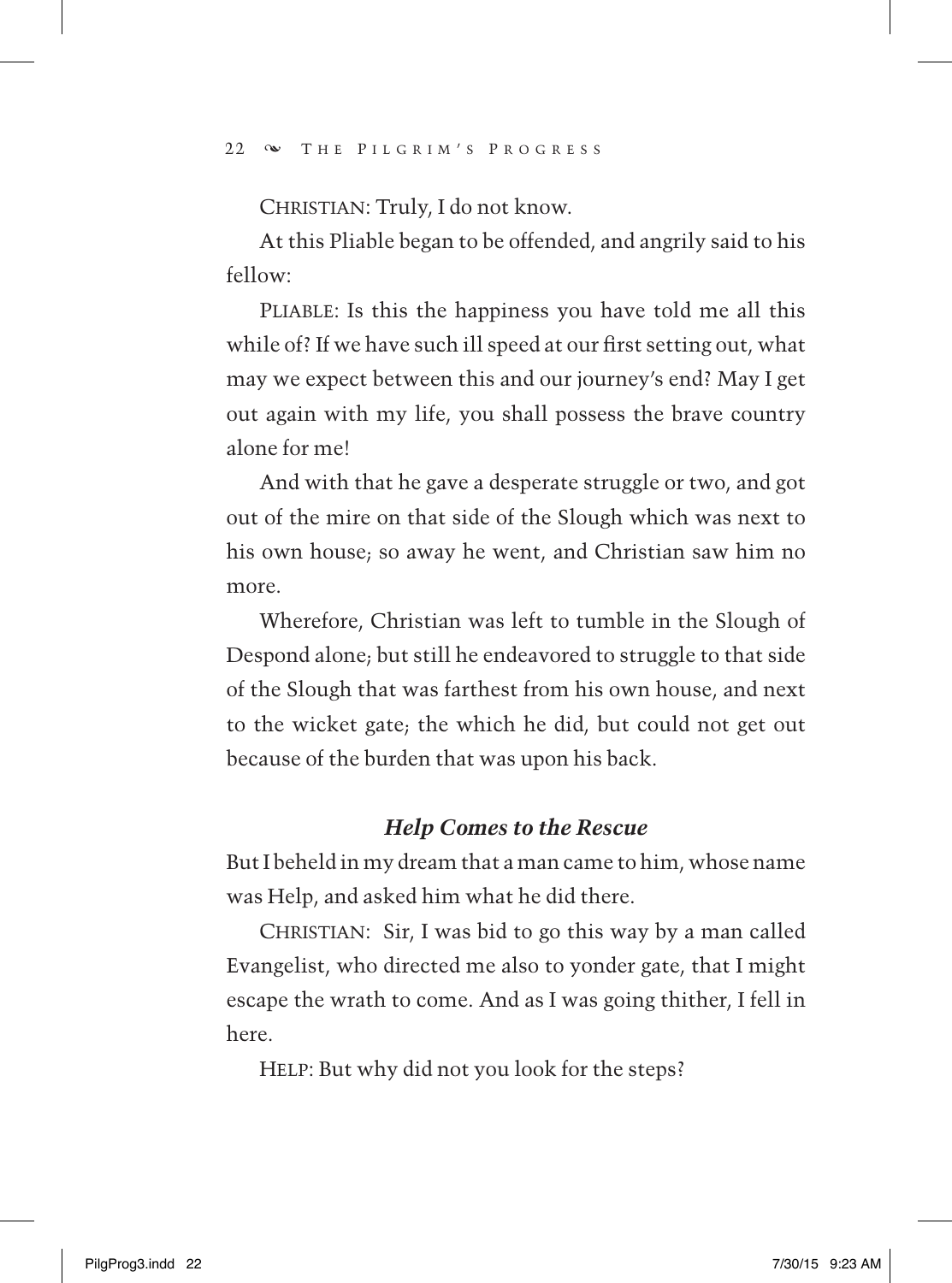CHRISTIAN: Fear followed me so hard, that I fled the next way, and fell in.

Help: Give me thine hand.

So he gave him his hand, and he drew him out (Psalm 40:2), and set him upon sound ground, and bid him go on his way.

Then I stepped to him that plucked him out and said: Sir, wherefore, since over this place is the way from the city of Destruction to yonder gate, is it that this plat is not mended, that poor travelers might go thither with more security?

 Help: This miry Slough is such a place as cannot be mended. It is descent whither the scum and filth that attends conviction for sin doth continually run, and therefore it is called the Slough of Despond; for still as the sinner is awakened about his lost condition, there arise in his soul many fears and doubts and discouraging apprehensions, which all of them get together, and settle in this place. And this is the reason of the badness of this ground.

It is not the pleasure of the King that this place should remain so bad (Isaiah 35:3–4). His laborers also have, by the direction of His Majesty's surveyors, been for above these sixteen hundred years employed about this patch of ground, if perhaps it might have been mended; yea, and to my knowledge, here have been swallowed up at least twenty thousand cartloads, yea, millions of wholesome instructions, that have at all seasons been brought from all places of the King's dominions (and they that can tell, say they are the best materials to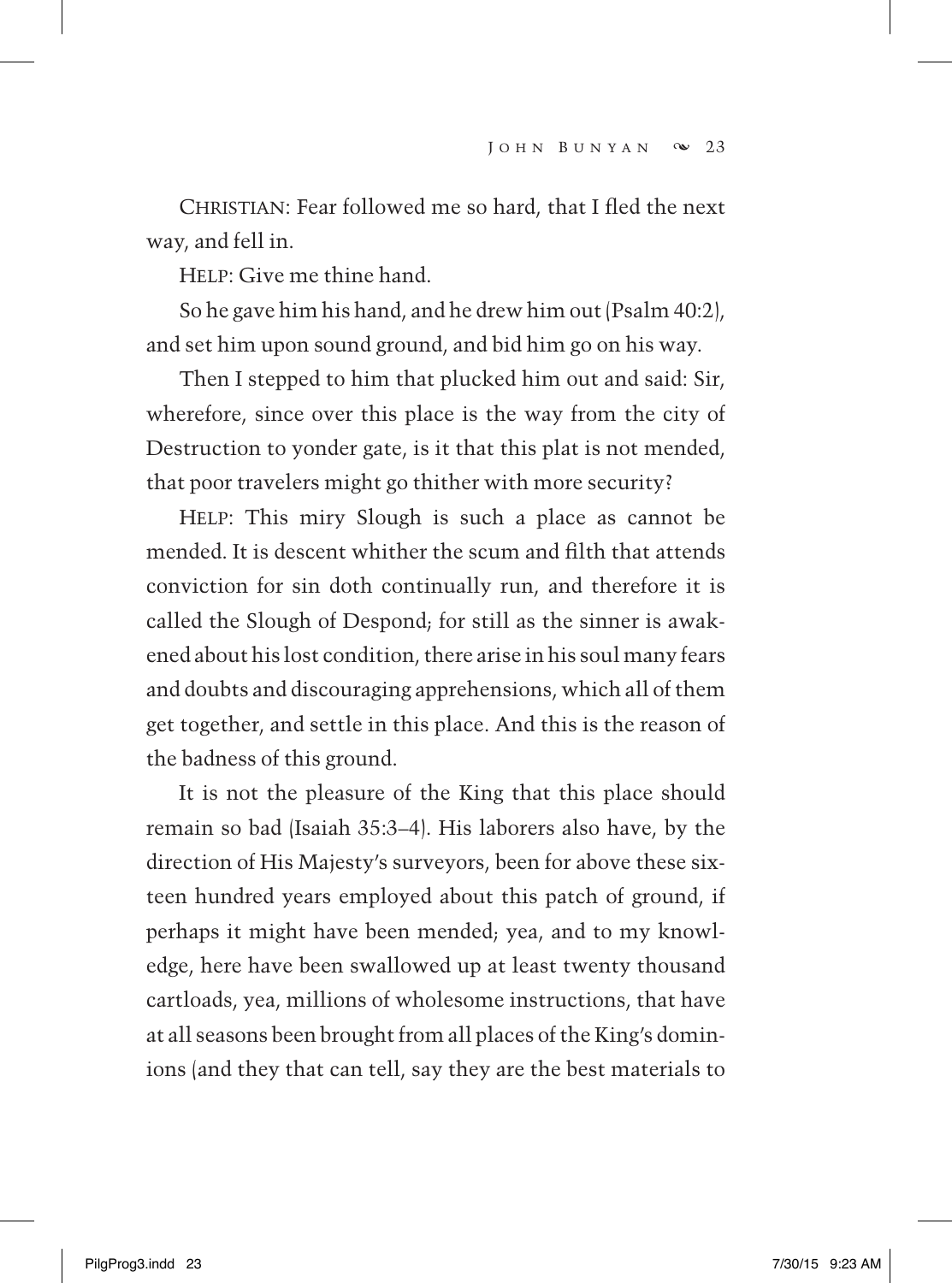make good ground of the place), if so be it might have been mended; but it is the Slough of Despond still, and so will be when they have done what they can.

True, there are, by the direction of the Lawgiver, certain good and substantial steps, placed even through the very midst of this Slough; but at such time as this place doth much spew out its filth, as it doth against change of weather, these steps are hardly seen; or if they be, men, through the dizziness of their heads, step beside, and then they are bemired to purpose, notwithstanding the steps be there; but the ground is good when they are once got in at the gate (1Samuel 12:23).

Now I saw in my dream that by this time Pliable was got home to his house. So his neighbors came to visit him; and some of them called him wise man for coming back, and some called him fool for hazarding himself with Christian; others again did mock at his cowardliness, saying: Surely, since you began to venture, I would not have been so base to have given out for a few difficulties; so Pliable sat sneaking among them. But at last he got more confidence, and then they all turned their tails, and began to deride poor Christian behind his back. And thus much concerning Pliable.

## *Christian Meets Mr. Worldly Wiseman*

Now as Christian was walking solitarily by himself, he espied one afar off, come crossing over the field to meet him; and their hap was to meet just as they were crossing the way of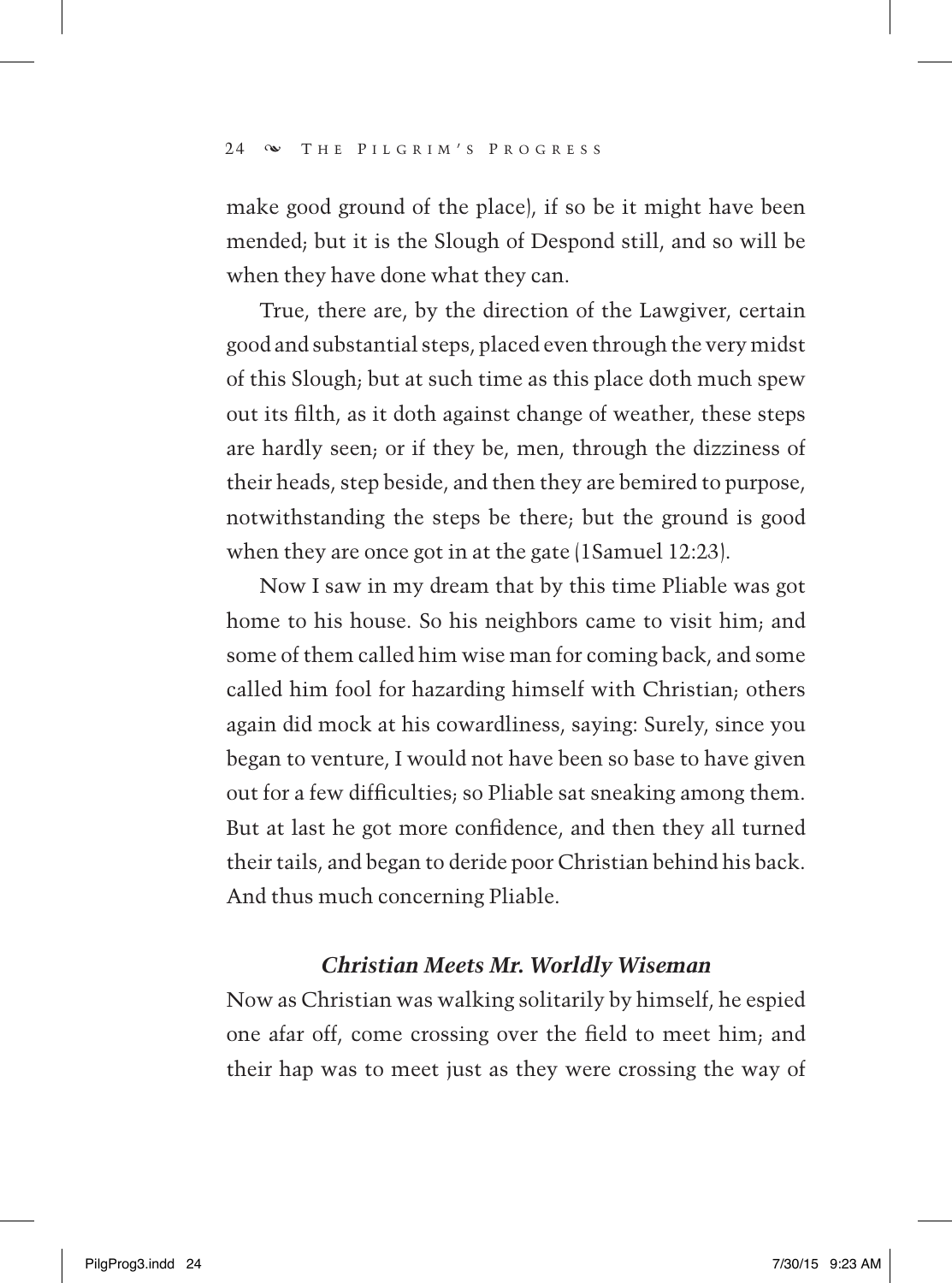each other. The gentleman's name that met him was Mr. Worldly Wiseman. He dwelt in the town of Carnal Policy, a very great town, and also hard-by from whence Christian came. This man then, meeting with Christian, and having some inkling of him (for Christian's setting forth from the city of Destruction was much noised abroad, not only in the town where he dwelt but also it began to be the town talk in some other places)—Mr. Worldly Wiseman, therefore, having some guess of him, by beholding his laborious going, by observing his sighs and groans, and the like, began thus to enter into some talk with Christian.

WORLDLY: How now, good fellow, whither away after this burdened manner?

CHRISTIAN: A burdened manner, indeed, as ever I think poor creature had! And whereas you ask me, Whither away? I tell you, sir, I am going to yonder wicket gate before me: for there, as I am informed, I shall be put into a way to be rid of my heavy burden.

WORLDLY: Hast thou a wife and children?

CHRISTIAN: Yes; but I am so laden with this burden that I cannot take that pleasure in them as formerly; methinks I am as if I had none (1 Corinthians 7:29).

WORLDLY: Wilt thou hearken to me if I give thee counsel?

CHRISTIAN: If it be good, I will; for I stand in need of good counsel.

WORLDLY: I would advise thee then, that thou with all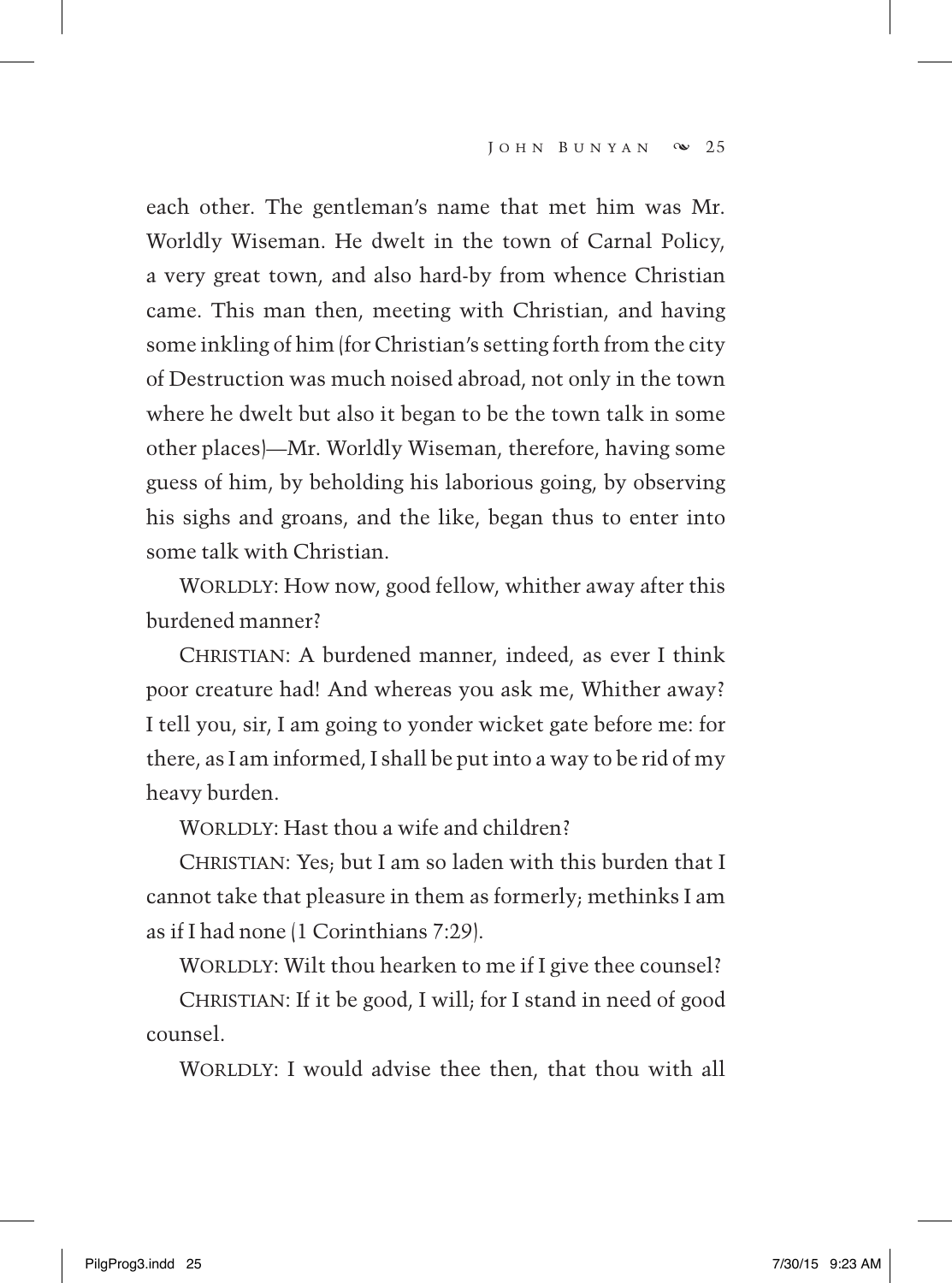speed get thyself rid of thy burden; for thou wilt never be settled in thy mind till then: nor canst thou enjoy the benefits of the blessings which God hath bestowed upon thee, till then.

CHRISTIAN: That is that which I seek for, even to be rid of this heavy burden: but get it off myself I cannot; nor is there any man in our country that can take it off my shoulders; therefore am I going this way, as I told you, that I may be rid of my burden.

WORLDLY: Who bid thee go this way to be rid of thy burden?

CHRISTIAN: A man that appeared to me to be a very great and honorable person. His name, as I remember, is Evangelist.

WORLDLY: I beshrew him for his counsel! There is not a more dangerous and troublesome way in the world than is that into which he hath directed thee; and that thou shalt find, if thou wilt be ruled by his counsel. Thou hast met with something, as I perceive, already; for I see the dirt of the Slough of Despond is upon thee; but that Slough is the beginning of the sorrows that do attend those that go on in that way. Hear me; I am older than thou: thou art like to meet with, in the way which thou goest, wearisomeness, painfulness, hunger, perils, nakedness, sword, lions, dragons, darkness, and (in a word) death, and what not. These things are certainly true, having been confirmed by many testimonies. And why should a man so carelessly cast away himself by giving heed to a stranger?

CHRISTIAN: Why, sir, this burden upon my back is more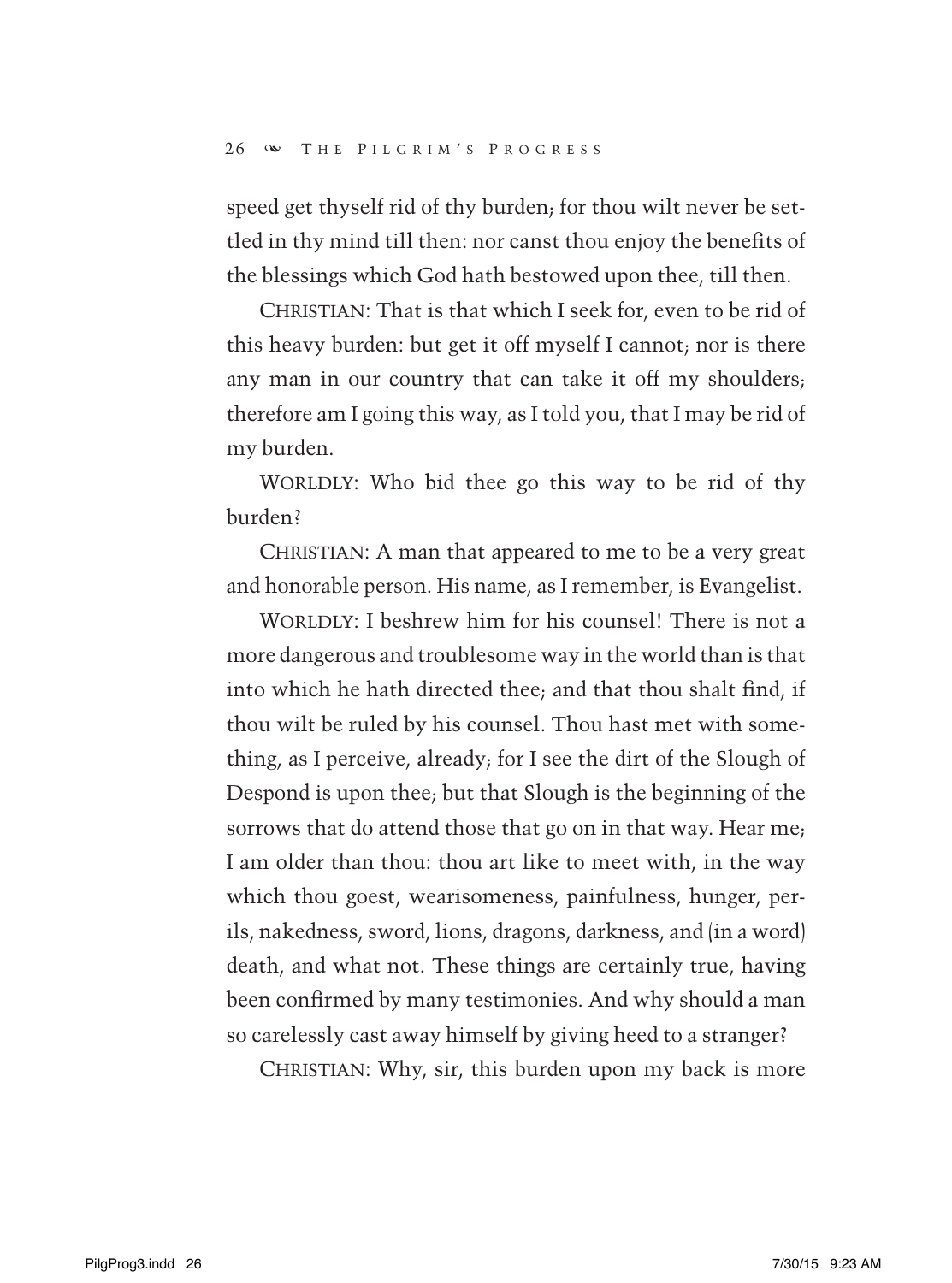terrible to me than all these things which you have mentioned; nay, methinks I care not what I meet with in the way, if so be I can also meet with deliverance from my burden.

WORLDLY: How camest thou by thy burden at first?

CHRISTIAN: By reading this Book in my hand.

WORLDLY: I thought so, and it has happened unto thee as to other weak men, who, meddling with things too high for them, do suddenly fall into thy distractions; which distractions do not only unman men, as thine I perceive have done thee, but they run them upon desperate ventures to obtain they know not what.

CHRISTIAN: I know what I would obtain; it is ease from my heavy burden.

WORLDLY: But why wilt thou seek for ease this way, seeing so many dangers attend it, especially since (hadst thou but patience to hear me) I could direct thee to the obtaining of what thou desirest without the dangers that thou in this way wilt run thyself into? Yea, and the remedy is at hand. Besides, I will add, that instead of those dangers, thou shalt meet with much safety, friendship, and content.

CHRISTIAN: Pray, sir, open this secret to me.

WORLDLY: Why, in yonder village (the village is named Morality) there dwells a gentleman whose name is Legality, a very judicious man, and a man of a very good name, that has skill to help men off with such burdens as thine is from their shoulders; yea, to my knowledge, he hath done a great deal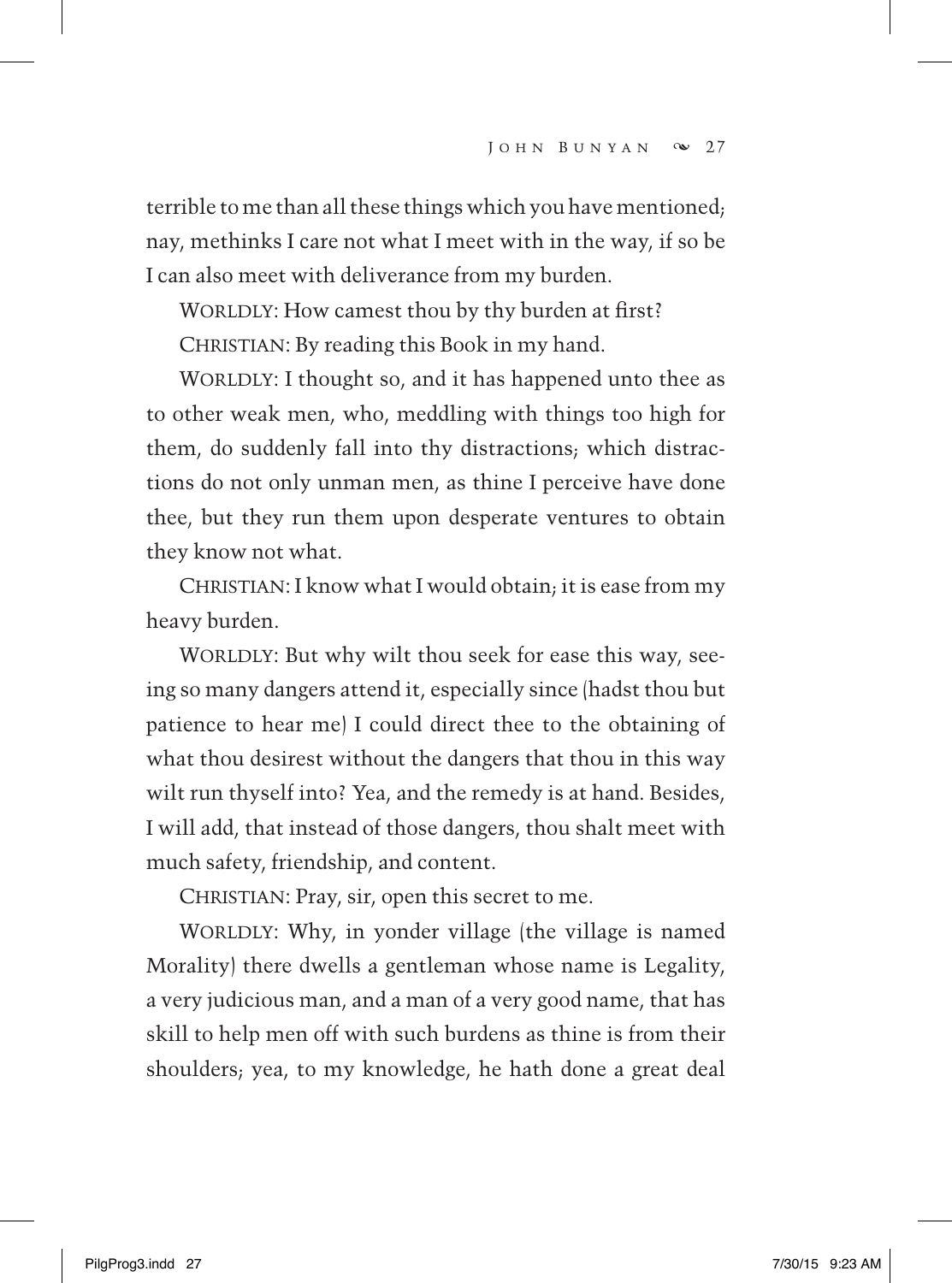of good this way; aye, and besides, he hath skill to cure those that are somewhat crazed in their wits with their burdens. To him, as I said, thou mayest go, and be helped presently. His house is not quite a mile from this place; and if he should not be at home himself, he hath a pretty young man to his son, whose name is Civility, that can do it (to speak on) as well as the old gentleman himself. There, I say, thou mayest be eased of thy burden; and if thou art not minded to go back to thy former habitation (as indeed, I would not wish thee), thou mayest send for thy wife and children to thee to this village, where there are houses now standing empty, one of which thou mayest have at a reasonable rate; provision is there also cheap and good; and that which will make thy life the happier, is, to be sure, there thou shalt live by honest neighbors, in credit and good fashion.

Now was Christian somewhat at a stand; but presently he concluded.

CHRISTIAN: If this be true which this gentleman hath said, my wisest course is to take his advice. Sir, which is my way to this honest man's house?

WORLDLY: Do you see yonder high hill?

CHRISTIAN: Yes, very well.

WORLDLY: By that hill you must go, and the first house you come at is his.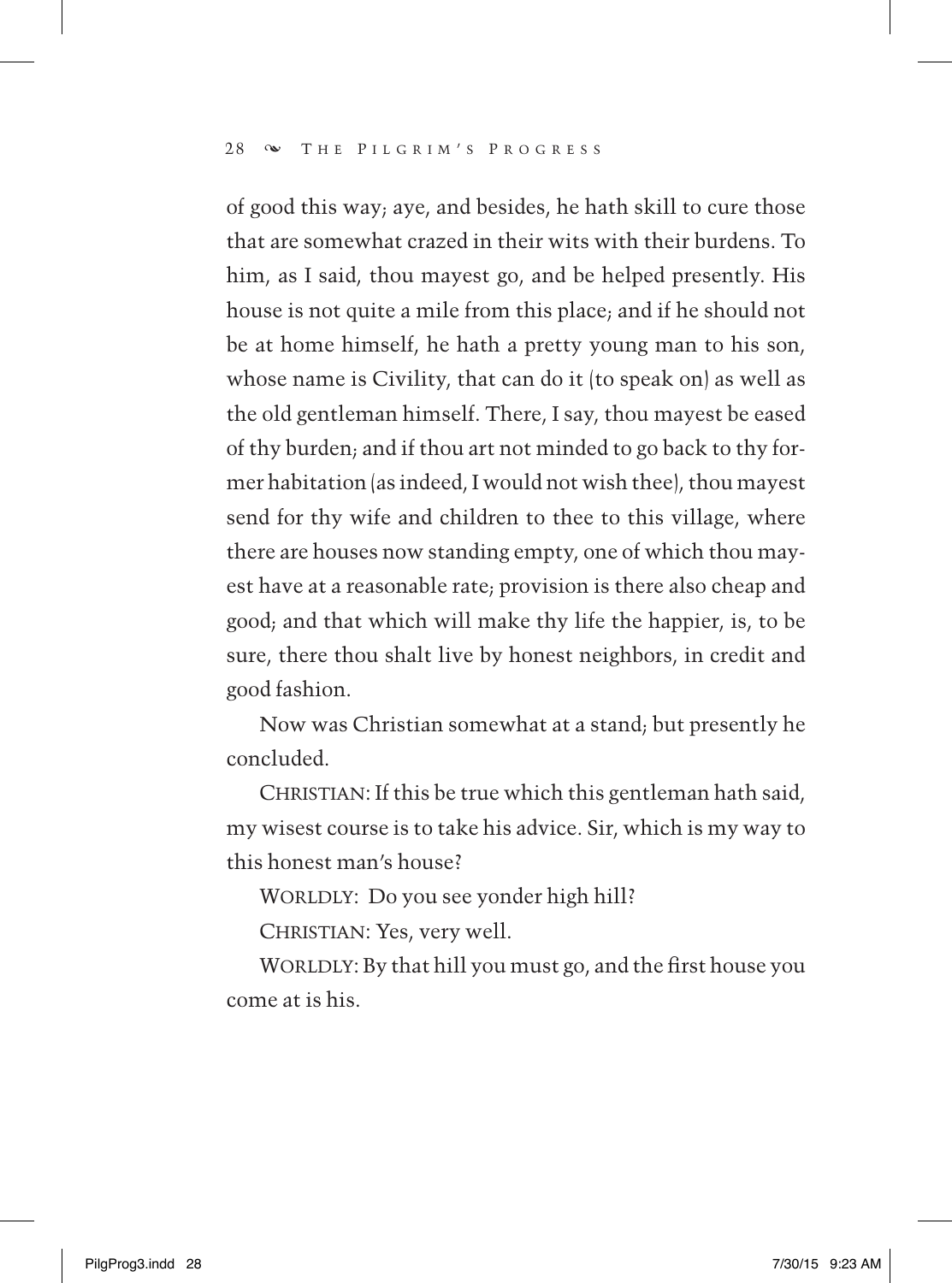#### *On the Way to Mr. Legality's House*

So Christian turned out of his way to go to Mr. Legality's house for help: but behold, when he was got now hard by the hill, it seemed so high, and also that side of it that was next to the wayside did hang so much over, that Christian was afraid to venture farther, lest the hill should fall on his head; wherefore there he stood still, and knew not what to do. Also his burden now seemed heavier to him than while he was in his way. There came also flashes of fire (Exodus 19:16, 18) out of the hill, that made Christian afraid that he should be burned: here therefore he did sweat, and quake for fear (Hebrews 12:21).

And now he began to be sorry that he had taken Mr. Worldly Wiseman's counsel: and with that he saw Evangelist coming to meet him, at the sight also of whom he began to blush for shame. So Evangelist drew nearer and nearer; and coming up to him, he looked upon him with a severe and dreadful countenance, and thus began to reason with Christian.

EVANGELIST: What dost thou here, Christian?

At which words Christian knew not what to answer; wherefore at present he stood speechless before him.

 Evangelist: Art not thou the man that I found crying without the walls of the city of Destruction?

CHRISTIAN: Yes, dear sir, I am the man.

 Evangelist: Did I not direct thee the way to the little wicket gate?

CHRISTIAN: Yes, dear sir.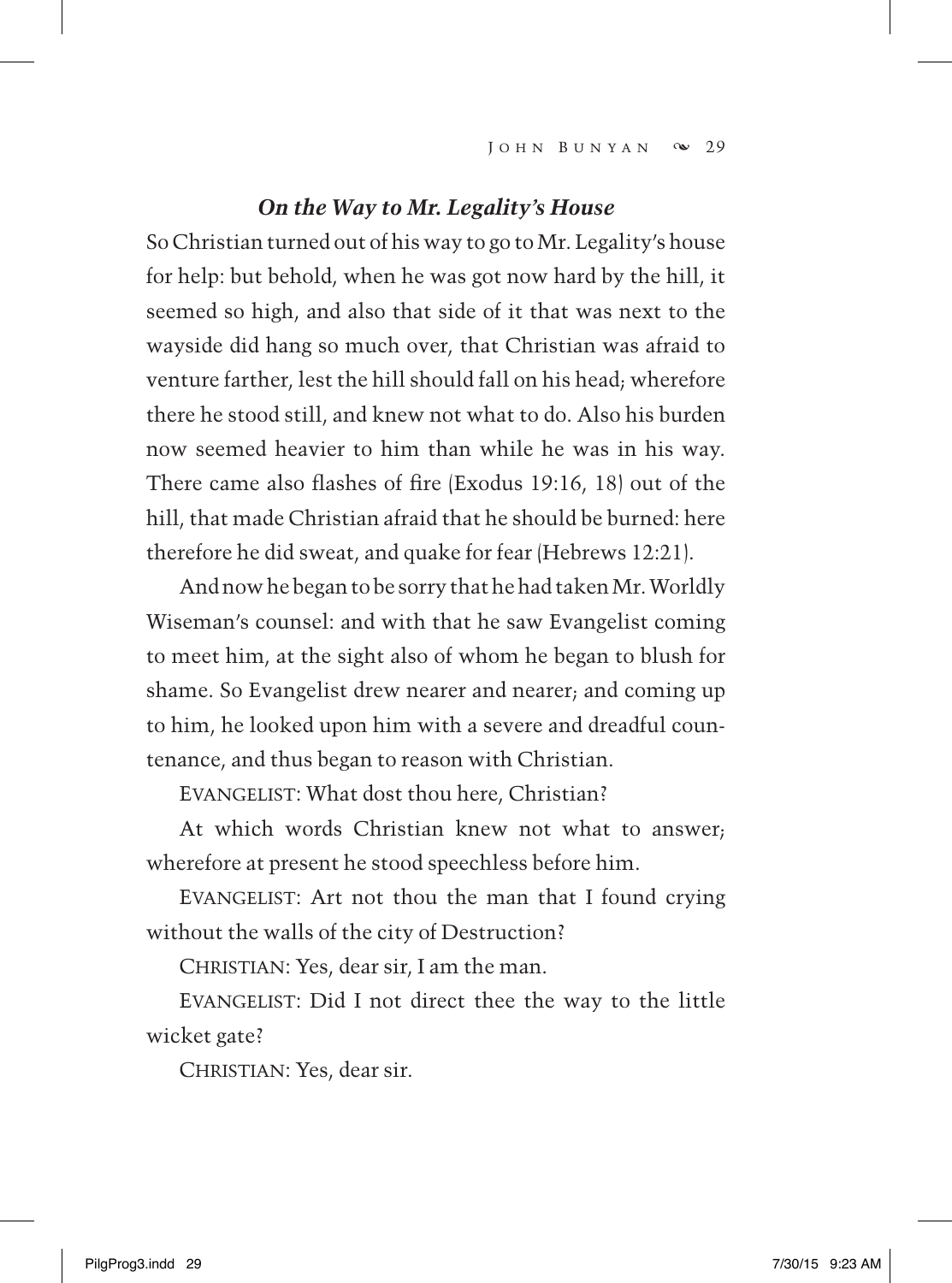EVANGELIST: How is it then that thou art so quickly turned aside? For thou art now out of the way.

CHRISTIAN: I met with a gentleman so soon as I had got over the Slough of Despond, who persuaded me that I might, in the village before me, find a man that could take off my burdens.

Evangelist: What was he?

CHRISTIAN: He looked like a gentleman, and talked much to me, and got me at last to yield; so I came hither; but when I beheld this hill, and how it hangs over the way, I suddenly made a stand, lest it should fall on my head.

EVANGELIST: What said that gentleman to you?

CHRISTIAN: Why, he asked me whither I was going; and I told him.

EVANGELIST: And what said he then?

CHRISTIAN: He asked me if I had a family: and I told him. But, said I, I am so laden with the burden that is on my back, that I cannot take pleasure in them as formerly.

EVANGELIST: And what said he then?

CHRISTIAN: He bid me with speed get rid of my burden; and I told him it was ease that I sought; and, said I, I am therefore going to yonder gate, to receive further direction how I may get to the place of deliverance. So he said that he would show me a better way, and short, not so attended with difficulties as the way, sir, that you set me in; which way, said he, will direct you to a gentleman's house that hath skill to take off these burdens: so I believed him, and turned out of that way into this, if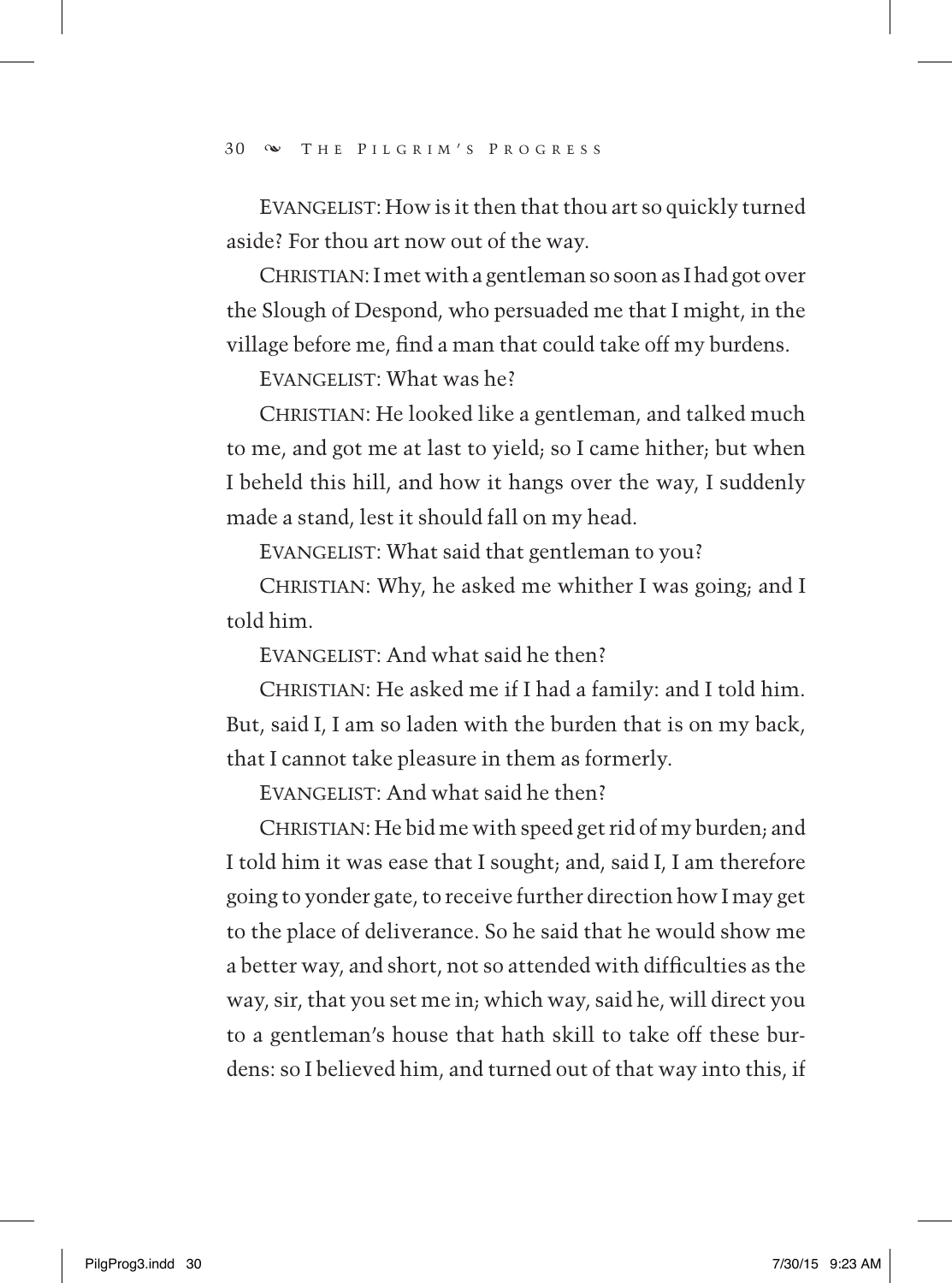haply I might be soon eased of my burden. But when I came to this place, and beheld things as they are, I stopped, for fear (as I said) of danger; but I now know not what to do.

EVANGELIST: Stand still a little, that I may show thee the words of God.

So he stood trembling.

 Evangelist: See that ye refuse not Him that speaketh. For if they escaped not who refused Him that spake on earth, much more shall not we escape, if we turn away from Him that speaketh from Heaven (Hebrews 12:25). Moreover, "Now the just shall live by faith; but if any man draw back, my soul shall have no pleasure in him" (Hebrews 10:38). He also did thus apply them: Thou art the man that art running into misery; thou hast begun to reject the counsel of the Most High, and to draw back thy foot from the way of peace, even almost to the hazarding of thy perdition.

Then Christian fell down at his feet as dead, crying:

CHRISTIAN: Woe is me, for I am undone!

At the sight of which Evangelist caught him by the right hand, saying:

 Evangelist: "All manner of sin and blasphemy shall be forgiven unto men" (Matthew 12:31). "Be not faithless, but believing" (John 20:27).

Then did Christian again a little revive, and stood up trembling, as at first, before Evangelist.

EVANGELIST: Give more earnest heed to the things that I